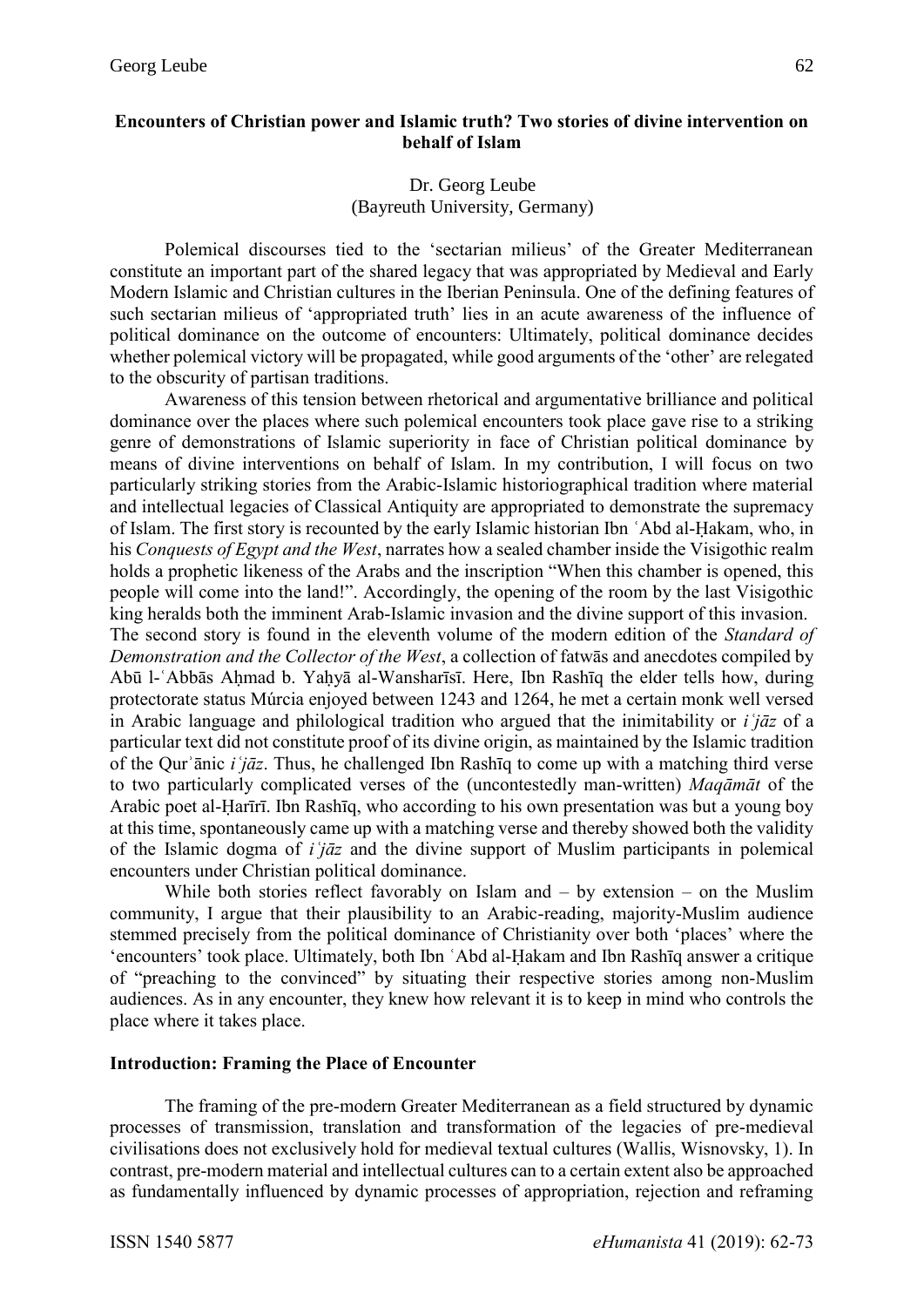engaging with the material and intellectual heritage of earlier civilisations. This approach opens the way for inquiry into the trans-cultural and trans-religious connectedness that is much too often disregarded in modern interpretations of pre-modern cultures of the medieval Greater Mediterranean.

A good sense of the scope and depth of these trans-regional and trans-cultural connections is given by anecdotes such as the following:

[A tree growing in Sudanic Africa yields white fibers that are immune to fire.] Similar to this is a stone in the Wādī Darʿa, which they call in Berber Tāmghast, which crumbles under the hand into fine threads that are like linen. It is used to produce reigns and bits for horses, which also resist fire.

Someone once produced a piece of cloth of this material for some of the kings of [the Berber tribe] Zanāta in Sijilmāsa. I have heard testimony from trustworthy sources that a trader made a handkerchief from it, which he sold to Fardaland the lord of the Galicians (*ṣāḥib al-jalāliqa*), claiming that this was the handkerchief of some of the Apostles, which therefore was not affected by fire. When he demonstrated this, Fardaland was highly impressed and spent all his riches on it. Later, Fardaland sent it to the lord of Constantinople, who put it into their greatest church. As a reward, the lord of Constantinople sent him a crown and authorized him to wear it. (al-Bakrī *Masālik* II, 368.)

While this story amply demonstrates the economical connectedness and trans-cultural and trans-communitarian awareness that made the trader's enterprise feasible, it is also informed by anti-Christian polemics. The polemical claim that Fardaland and the Byzantine emperor believed the smart claim of the trader that "this handkerchief resists fire and therefore must be a relic belonging to the immediate vicinity of Jesus" echoes the polemical debates of what Wansbrough (98) has termed the "sectarian milieu". As Reynolds (245) has noted, this sectarian mileu, in which communitarian "truth" was exclusively thought in opposition to the "heresies" of other communities, has even influenced the development of theological positions. In this way, some doctrinal positions were taken up by particular "sectarian" groups due to their strategic value for inter-religious controversy.

Regardless of the factual truth of the story told by al-Bakrī, it combines intimate knowledge of the religion of "others" with a triumphalist polemic that implicitly demonstrates the superiority of Islam over Christian superstition and cult of relics. This polemic is validated by the political dominance of Fardaland over the setting of the encounter between him and the trader, which clearly signals to the Arabic-speaking and presumably Muslim audience of al-Bakrī that Fardaland was not forced to his decision by political or other considerations but rather acted upon information he intrinsically found to be persuasive.

In interpreting the medieval cultures of the Greater Mediterranean as a shared space structured by sectarian milieus, Wansbrough (115) has more systematically drawn attention to the importance of political dominance over the places where encounters between various communities took place. In his analysis, Wansbrough underlines the importance of political dominance over the places of encounter, designating the recurring narrative pattern of the sectarian "out-group" dominating the place of encounter in stories recounted to an audience composed of the sectarian "in-group" in the concept of what he terms the "dialogue devant le prince". As he shows, this pattern had evolved during antiquity and continued to be employed by various communities inside the sectarian milieus of late antiquity and various medieval contexts to demonstrate the independence of the truth of their respective position from political power.

Important as this "setting a story at a place dominated by unbelievers" was to the intercommunitarian debates discussed by Wansbrough, political dominance no less forms a crucial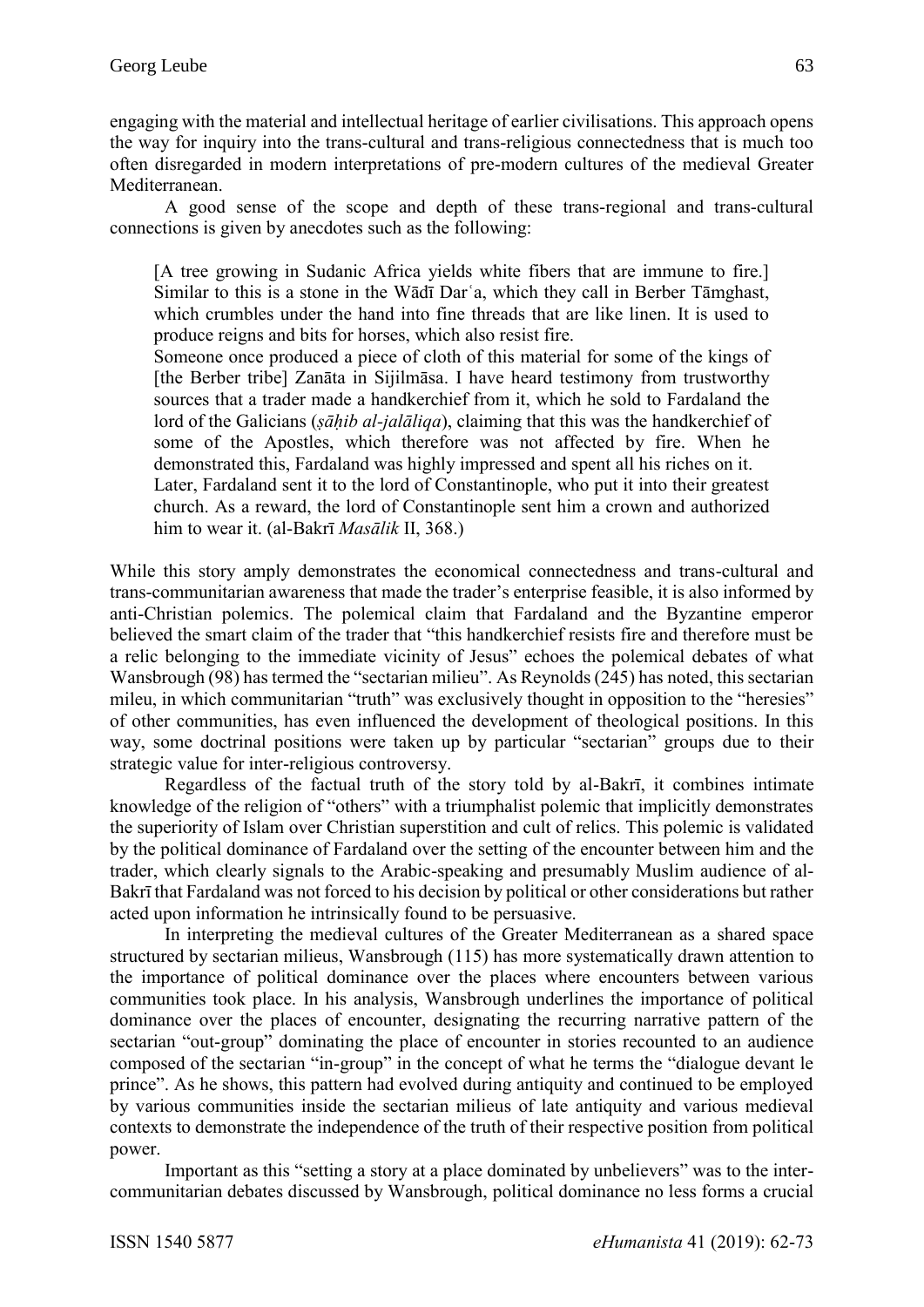factor in polemical narratives such as the one translated above. While the political dominance of Fardaland and the Byzantine emperor frames the presumable Muslim trader in the above story as all the smarter, it also constitutes an important part of polemical narratives explicitly demonstrating the truth of Islam over Christianity (Shoshan, 134-153). This pivotal role of political dominance over the place of encounter exercised by the "other" is also apparent in the stories in which the Byzantine emperor Hirqil and other Christian notables confess the truth of Islam in secret to Muslim Arab envoys at their court.

ʿAbdallāh b. al-Ṣāmit is said to have narrated: [The first calif] Abū Bakr al-Ṣiddīq, may God be satisfied with him, sent me to the king of the Byzantines (*rūm*) in the year of his accession to invite him to Islam or declare war. Thus I went out until I came to Constantinople, where the ruler of the Byzantines called us to him. When we entered, we were seated and did not greet. Then he asked us some things about Islam and we went away for this day. He called for us on another day and [when we were with him] he called for one of his servants, talked to him and sent him away. Then he [the servant] brought him a chest with many compartments, each of which had a small door.

He [the Byzantine emperor] opened a door and took a black rag out of it in which there was a white statue, shaped like a man with the most beautiful face of all people, like the circle of the moon when it is full. He asked: Do you know who this is? We answered: No. He replied: This is our father Adam, peace be upon him. Then he put him back and opened another door. He took a black rag out of it in which there was a white statue, shaped like an old man with a handsome face that was distorted by pain, as if he was sad and worried. He asked: Do you know who this is? We answered: No. He replied: This is Noah.

Then he opened another door and took out a black rag with a white statue in it, which had the shape of our prophet Muḥammad, God bless him and all the prophets and grant them peace. When we saw it, we cried. He asked: What's the matter? We replied: This is an image of our prophet Muḥammad, God bless him and grant him peace. He asked: By your religion, is this a likeness of your prophet? We replied: Yes, this is an image of our prophet, as if we saw him alife. Thus he rolled it in [the rag] and put it back. [He shows statues of Ibrāhīm, Mūsā, Dāwud, Sulaymān, and ʿĪsā.] Then he said: These images were in the possession of Iskandar [Alexander the Great]. Later they were handed down among the kings until they came to me. (al-Dīnawarī *Akhbār*, 22-23.)

While this story gains much of its polemical persuasiveness from its attribution of political dominance and narrative agency at the place of encounter to the Byzantine emperor, it also exemplifies the importance of material culture in general and statues in particular to the shared space where pre-medieval legacies were negotiated in the sectarian milieus of medieval times. Returning to al-Andalus, I will now present and discuss two stories framing the Muslim presence in medieval Spain, which both turn on narrative spaces dominated by non-Muslims in al-Andalus. Building on the translation and analysis of the narratives, I will then analyse the impact of this political dominance over the places of encounter on the persuasiveness of the stories among Muslim audiences.

Even though I have chosen the narratives to be discussed so as to frame the impact of non-Muslim political dominance over the setting of the stories both at the begin and the end of Muslim presence in medieval Spain, I will not focus exclusively on this aspect. Rather, I will in my analysis of the narratives aim to include the detailed discussion of the impact of non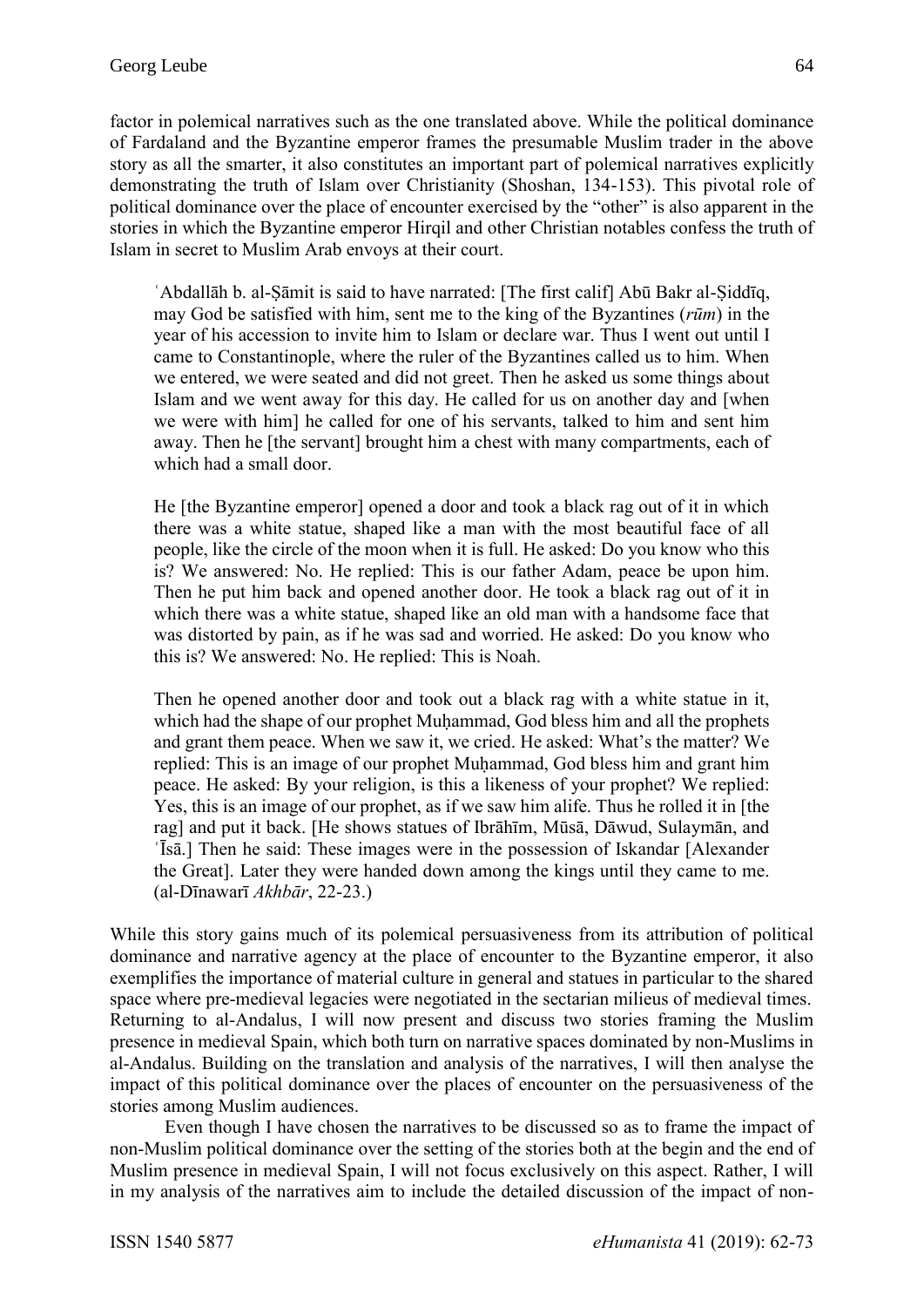Muslim political dominance in the broader context of the narrative implications of the stories. Ideally, political dominance over the places of encounter will be described in detail as one of the key aspects contributing to the effectiveness of the stories in the sectarian milieus of the medieval Mediterranean.

### **First narrative: An ill-boding statue at the Visigothic court**

Some of the earliest extant Arabic-Islamic narratives of the Muslim conquest of Spain are contained in the history of Ibn ʿAbdalḥakam (died 257 H./871 C.E.). His historiographical compilation of reports constitutes one of the earliest extant collections of regional history written by Muslims and accordingly offers a fascinating and highly influential exposition of the western parts of the Islamic World of its day as seen by a Muslim jurisprudent in Egypt.

As is customary in early and classical Arabic-Islamic historiography, Ibn ʿAbdalḥakam pays special attention to the framing of the regions treated by him as part of the Islamic World and of the divinely ordained structure of Salvation History. This is particularly obvious for instance in his narrative of Ibrāhīm and Sāra and their stay in the land of the Egyptian pharao, which serves to construct a genealogically founded claim of common descent uniting the Arabs as descendants of Ibrāhīm *via* his Egyptian maid Hājar with the Coptic population of Egypt, from whom Hājar came (Ibn ʿAbdalḥakam *Futūḥ*, 30-31). This common descent of Arabs and Copts is then functionalized for the social context of early Islamic Egypt by means of *ḥadīths* attributed to Muḥammad himself, in which he commands his followers to treat the Copts fairly as both share a common descent (Ibn ʿAbdalḥakam *Futūḥ*, 19-23).

This type of highly influential framings of the geography and history of the Islamic West, which are frequently attested in the work of Ibn 'Abdalḥakam in their earliest extant form, circumscribes and structures a space for Islam in the western parts of the Islamic World, by simultaneously delineating external boundaries and proposing precedents and rules governing the management of the internal boundaries of the multi-religious societies living under Muslim rule. In this way, a divinely sanctioned border of the ecumene is constructed in the stories of the companion and early Islamic general ʿAmr b. al-ʿĀṣ and his repeated question whether there "is anybody behind you?", asked among the inhabitants of the Fezzan (Ibn ʿAbdalḥakam *Futūḥ*, 222-223). The complete conquest of North Africa in early Islamic times is deployed by the story of ʿUqba b. Nāfiʿ riding into the water of the Atlantic Ocean to definitely prove that no further conquest is possible (Ibn ʿAbdalḥakam *Futūḥ*, 226), and the exclusion of the land of the Nūba on the upper Nile from the sphere of Islamic political dominance is narrated in form of the early Islamic *baqṭ* or pact setting out the terms of trade and coexistence between the Muslims of Egypt and the Nūba (Ibn ʿAbdalḥakam *Futūḥ*, 215- 217).

As exemplified by the Latin origin of the Arabic term *baqṭ* used by Ibn ʿAbdalḥakam in his framing of a "status of truce" between the Muslims and the Nūba, the narrative framings of the various regions of the Islamic west in Islamic cultural memory frequently turn on the legacies of pre-Islamic civilisations. I would like to suggest that the statue playing such a pivotal role in the story translated below similarly reflects the ubiquitous presence of the material and intellectual legacies of antiquity in the medieval cultures of the Greater Mediterranean.

While Ibn ʿAbdalḥakam does only briefly touch upon the details of the Muslim conquest of Spain begun in 711, he does propose a most interesting framing for the divinely ordained inclusion of the Iberian Peninsula in the Islamic World in the following description of how the Visigothic rulers over what was to become al-Andalus first encountered the impending Arab invasion:

He [one of the transmitters of the historiographical collection of Ibn `Abdalhakam] said: Abū ʿAbdallāh b. ʿAbdalḥakam and Hishām b. Isḥāq have told us that there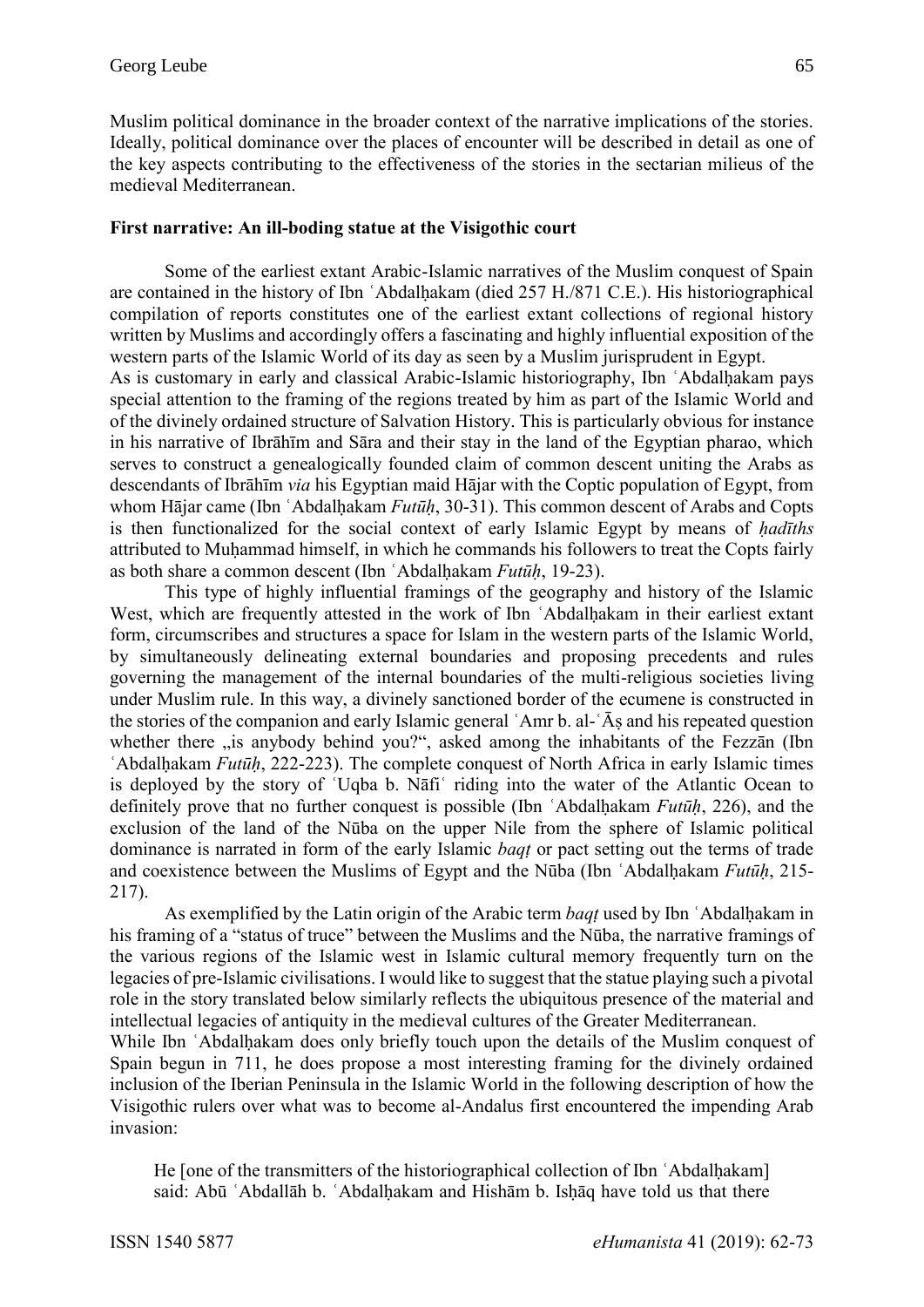was a room (*bayt*) in al-Andalus, which was closed with numerous locks. Every king among them added another lock of his own to it, until the king, upon whom the Muslims came, began to reign. When they [his people] asked him to add another lock to it, as the kings before him had done, he declined and said: "I will not do anything to it until I know what is in it!" Thus he ordered it to be opened. Inside, there was a statue of an Arab and a sign reading: "If this door is opened, this people will come to the land" (Ibn ʿAbdalḥakam *Futūḥ*, 234).

While the emotional effectiveness of this type of "punishment of disregarding admonition" is amply borne out by the frequent inclusion of this narrative topos in contemporary horror films, the function of this story in firmly imbedding Spain in the lands of the west described by Ibn ʿAbdalḥakam is quite clear. Should anyone wish to object to the inclusion of the Iberian Peninsula in the Islamic World as created by means of the early Islamic conquests, this story implicitly plays upon some sort of predetermination which ultimately must go back to God himself. Who else could have been able to bring into being this peculiar room with its statue and sign, seeing that both indoubtably went back to pre-Islamic times as guaranteed by the succession of locks ensuring that the room had not been opened since?

Besides displaying the agency of this divine preordination that dates back so far that the contents of the room had been entirely forgotten, the story also fulfills an important role in the context of Muslim scepticism against further expansion, especially over sea. This scepticism echoes in the command of the second caliph ʿUmar not to allow any river or other type of water between his residence in the Ḥijāz in Western Arabia and the new-founded garrison-towns of al-Kūfa, al-Baṣra and al-Fusṭāṭ (Ibn ʿAbdalḥakam *Futūḥ*, 115), as well as in his general ban on expeditions across the sea (al-Ṭabarī *Taʾrīkh* II, 581-582). That the conquest of Spain may have similarly provoked censorship among a Muslim audience may well be reflected in the report immediately preceding the one translated above, where make-believe cannibalism is described as a major factor enabling the conquest of Spain (Ibn ʿAbdalḥakam *Futūḥ*, 233-234).

On a pragmatic level, the justification of the fall of the Visigothic empire as due to their last king's failure to follow the example of his predecessors in relocking the room without asking why also reinforces the wider paradigm of the importance of following precedent. Had the last Visigothic king not opened the door, his empire might well continue to exist, which very much resonates with the Islamic concept of following established precedent, usually in the form of the *sunna* of Muḥammad. Here, similarly, the results of straying from the true path may well lead to catastrophic results, which would, however, equally ultimately be the result of divine providence.

In these multiple messages which this short ancedote conveys, it very much turns on the concept of a particular and innate agency of statues. As Liz James has shown, engagement with antique legacies in the form of images in Christian Constantinople is predicated on the importance of a "power" believed to emanate both from ancient and medieval images and statues (James, 15-16). Accordingly, the question is not whether images or statues are "good" or "bad", but rather, whether one possesses the necessary knowledge to succesfully manipulate the power of the image or statue in question. This notion of special "powers" residing in images and statues at the same time gains its particular relevancy for the cultures of the medieval Greater Mediterranean through the practical ubiquity of ancient statues in the legacy of Greco-Roman civilisations. The Visigothic king's deployment of the agency of a statue in the story accordingly becomes a touch-stone for the "truth" of his ideological background, as the general setting of engaging with a particular statue must have been common enough in the medieval towns of the Greater Mediterranean to be shared by the Muslim in-group audience of the narrative or even members of various out-groups who might eventually hear of the story in the sectarian milieu of the pluralistic urban *literati* living under Muslim rule.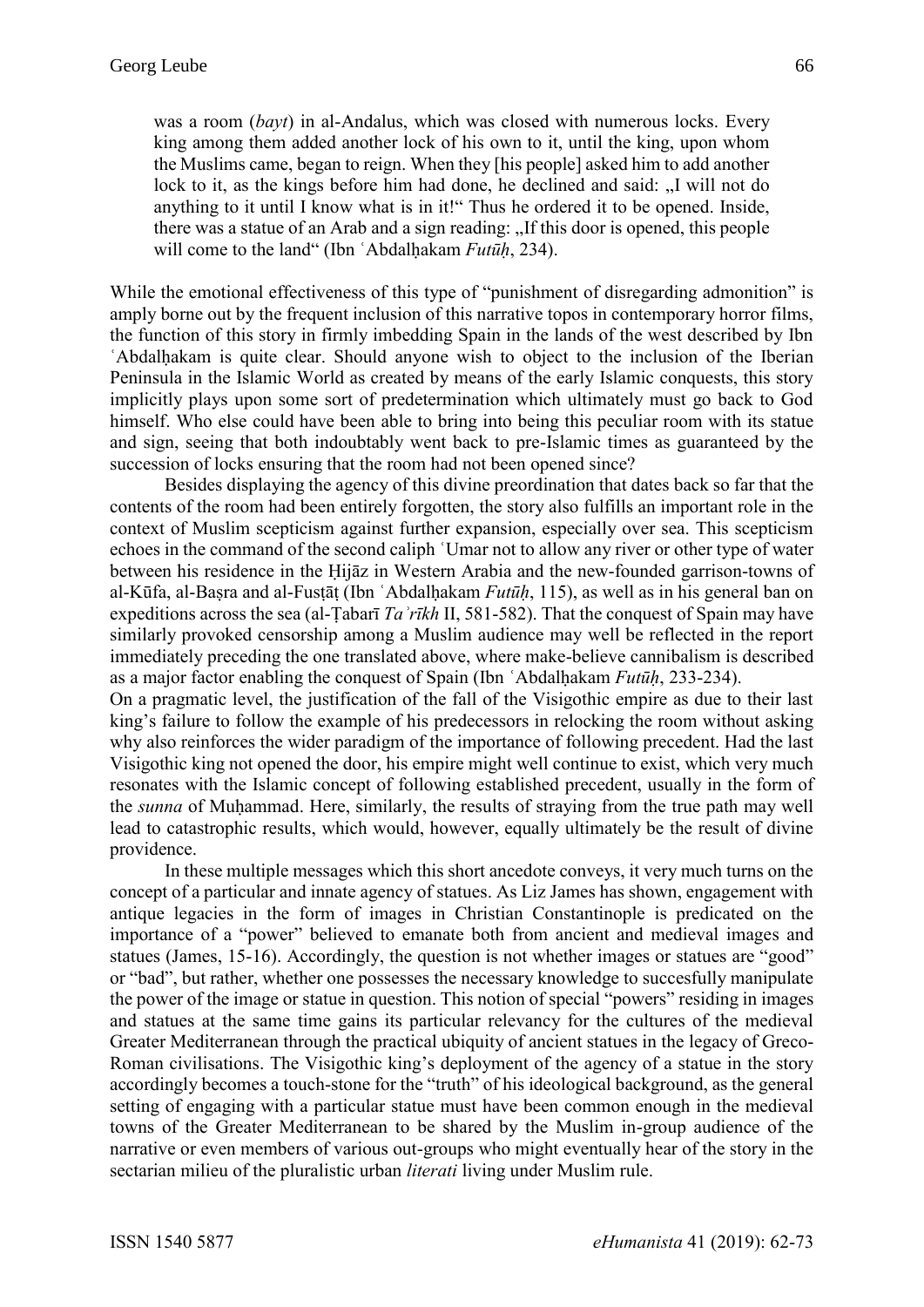The peculiar way in which the Muslim conquest of Spain is brought about by the statue of an Arab in the anecdote translated above curiously resonates in Latin descriptions of the invasion. Already in one of the earliest extant histories of this event, the continuation of the history of Isidore of Seville known as the *Chronicle of 754*, the Muslim commander Mūsā b. Nuṣayr or "Muze" is said to have crossed the Columns of Hercules and marched into Spain "*quasi tomi indicio porti aditum demonstrantes*", which may notwithstanding the slightly difficult grammar be translated *ad sensum* as "as indicated by the book he was shown the entrance of the port". What this "book" could have been is at the same time by no means clear. In a note to this passage, the editor of the text refers to a passage in the *Book of St. James* of Pseudo-Turpin, where Mūsā is said to have destroyed all the idols in Spain but one holding an inscribed sign at Cádiz (*Crónica Mozárabe*, 226-227). While it is not quite clear how (or even if) these various mentions of the importance of a particular statue in the Muslim conquest of Spain are linked, they amply demonstrate that the notion of an agency exerted by statues formed part of the legacies of antiquity that were shared among both Muslims and Christians in the Western Mediterranean.

If, as James suggests, the crucial question in approaching a particular statue lies in whether one possesses the pertinent knowledge needed to successfully engage with it, a similar kind of knowledge is assumed among the audience of the story. While the anecdote does stand in the chapter detailing the Muslim conquest of Spain in Ibn ʿAbdalḥakam's book, the particular strand of the narrative breaks off without detailing the reaction of the king and his retinue to the content of the room or even mentioning the invasion announced by the sign in the room. Accordingly, the narrative depends on the shared knowledge of the audience of the eventual success of the invasion, which is sharply contrasted by the utter ignorance of the Visigothic king regarding both the contents of the room and the possible consequences of his failure to follow the procedure of sealing it without checking. In a way, this informedness of the in-group audience of the story may serve to establish the truth of Islam in face of the political dominance of the Visigothic king over the setting of the story, as the power of the Christian king is brought to ruin by his utter ignorance both of how to deal with statues and how to follow precedent. As the medieval audiences of the story, be they Muslim or otherwise, would quite certainly have assumed that the Visigothic king was looking for treasure in this room bequeathed to him from his predecessors, we might even think about a more general interpretation of the parallel between his thwarted hopes and the ultimate fulfillment of the aspirations of the Muslims due to the support of divine preordination. In this way, the mistaken hopes of the Christian and the fulfillment of the Muslim conquest of Spain may have been understood to exemplify a general superiority of Muslim claims to divine reward as compared to the transient hopes of other religious communities.

Returning to the sectarian milieus of the Greater Mediterranean where this story circulated, the importance of the story's setting at a place dominated by the Christian Visigothic king to the extent of the complete absence of Muslims or Arabs until he decides to open his (!) room is best understood by contrafactually recounting the story at a place dominated by Muslim political authority. If, for instance, we imagine that this sealed room stood in Muslim Egypt and that a Muslim governor of this province opened it to find a sign stating that "if this room is opened, this people will conquer Spain", the story loses much of its power. Granted, the aspects of divine preordination of the inclusion of the Iberian Peninsula in the Islamic World and the divine justification of this risky and somewhat problematic expansion across the sea would still be equally forceful, however the ethical consequence of the importance of following precedent would be entirely lost. Moreover, the setting would be open to allegations of being fabricated by the Muslims from members of the various out-groups of the sectarian milieu, who would certainly claim that this particular room had been furnished by the same Muslim governor who eventually opened it. Accordingly, the force of the story derives much of its effectiveness in asserting the superiority of Islam precisely from the complete absence of Muslim agency (or,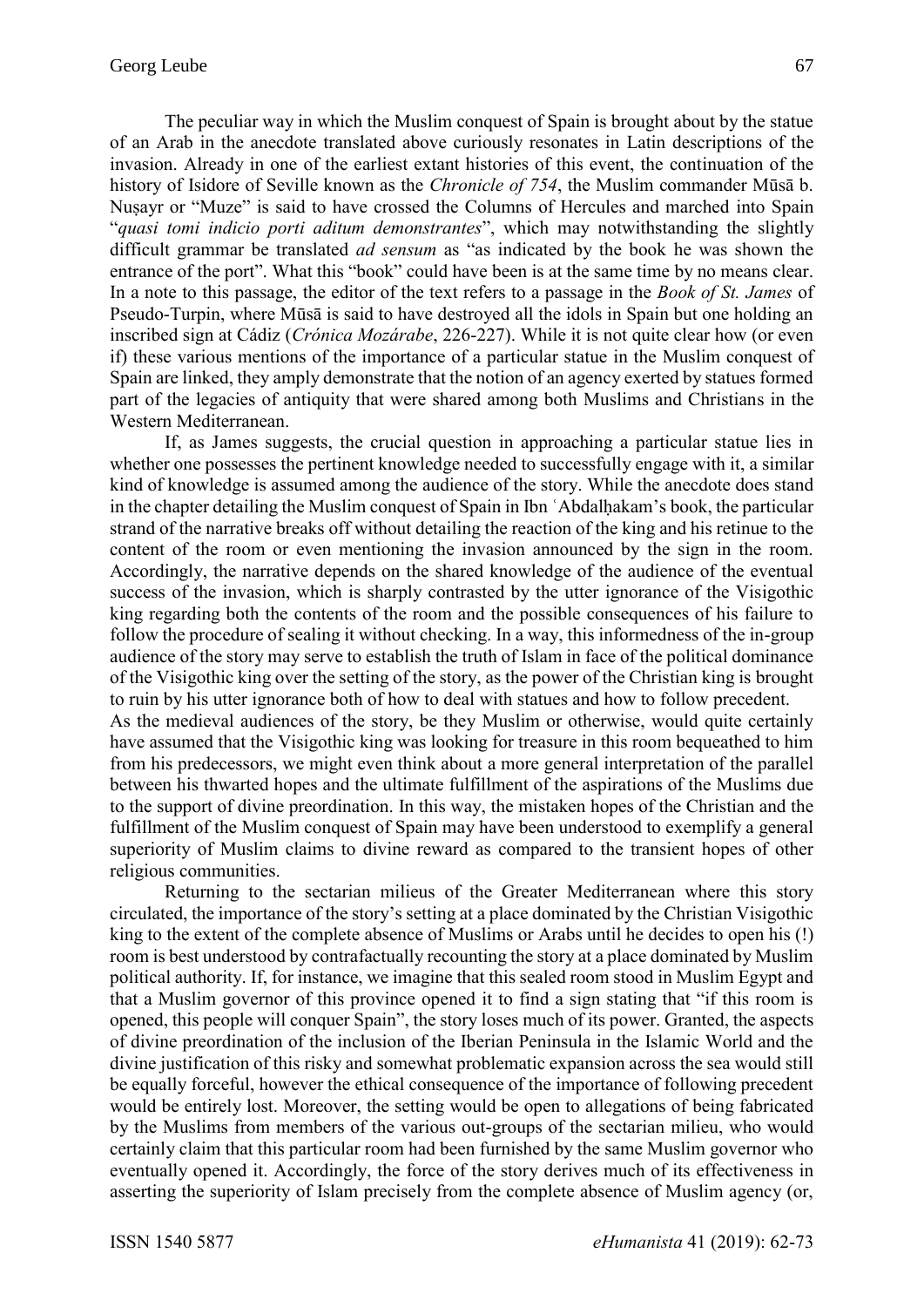for that matter, any Muslim at all) from the "place of encounter" until the Christian king utters his ill-boding command.

Second narrative: An inspired verse at the right time

While the narrative of the early 8th Century Visigothic king and the likeness of an Arab marks the beginning of a long period of Muslim ascendancy over the Iberian Peninsula, the political power of Muslim rulers over much of what had been al-Andalus of Muslim Spain had by the mid-13th Century passed to various Christian rulers. This political expansion was paralleled by an intellectual attempt of Christian scholars to learn Arabic and develop promising argumentative approaches to convert Muslims to Christianity, which continued the premedieval legacies of demonstrating the truth of particular positions through riddles and chains of argument. The effectivity of such riddles and chains of argument in the sectarian milieus of the medieval Greater Mediterranean results from the ubiquity of the legacy of the logical systems propounded by Aristoteles and others in the various religious and linguistic communities of medieval Mediterranean *literati*.

The following anecdote is recounted by Ibn Rashīq the elder and has been included in the monumental *Miʿyār al-muʿrib wa-l-jāmiʿ al-maghrib* or *standard measure of Arabic eloquence and collection of the Islamic west* of the 15th Century scholar al-Wansharīsī. In this collection of juristic opinion, witty repartee and guides for argumentation, the anecdote stands between some "questions of a Jew" and a grammatical opinion on the grammatical interpretation of a Qurʾānic verse contained in the well-known Qurʾānic commentary of al-Zamakhsharī. The anecdote runs as follows:

A discussion between Ibn Rashīq and a priest

Abū `Alī al-Ḥusayn b. Rashīq narrates in the *book of letters and means*: I was<sup>1</sup> in the town of Múrcia, may it be restored, in the days when its inhabitants suffered the trial of the tribute, a disaster of which God the highest may save them and from whose snares He may free them. From the side of the ruler of the Christians (*alrūm*), there had come a group of their priests and monks to disrupt the worship by their false claims, to crane their necks after the sciences of the Muslims and to translate them into their language to criticize them. May God make their endeavors futile!

They were also eager to dispute with the Muslims and had the reprehensible intention to lure over the weak, for which they were paid by their ruler, to thereby obtain rank for the people of their community, may God the highest exterminate them!

I was at this time sitting between the hands of my father, may God the highest have mercy on him, writing documents and contracts, as my beard had not grown. One time, a Muslim had to take an oath against a Christian in a claim he had against him, so I and another witness were ordered to be present, so the Muslim could claim his dues from him, as was proper, because the Christian was held in great esteem due to his religion. Thus we went with both parties to an assembly of theses monks in a house containing a church, which they venerated.

1

<sup>1</sup> I read *kuntu*, *I was*, instead of the *kataba*, *he wrote*, of the edition.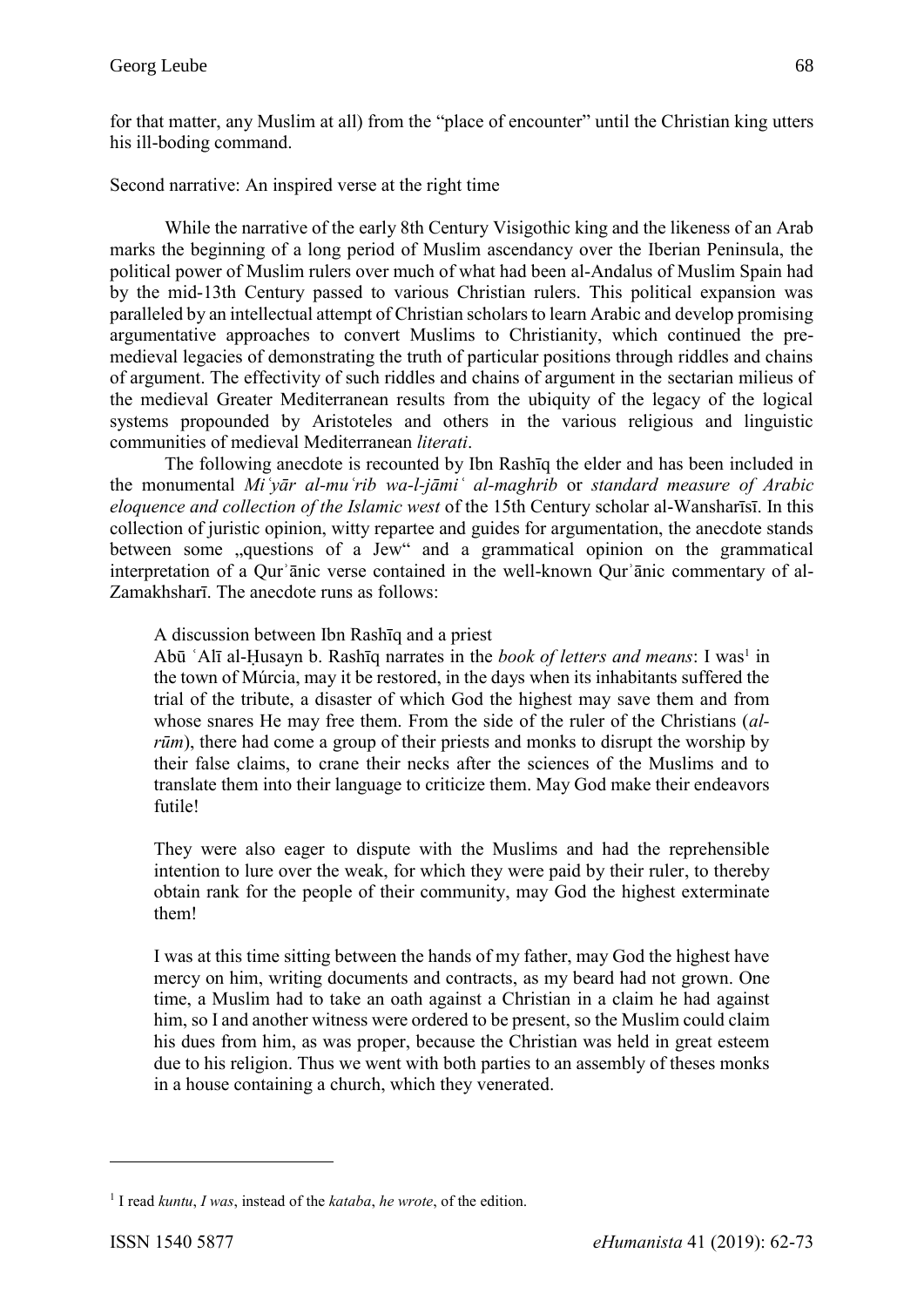When we had finished our business, a priest from among them, who was from the region of Marrakesh, spoke correct Arabic and was an expert in argumentation, called to me, ready to discuss and tempting me to a disputation, saying: "You're a student and smart. I've already heard about your father and you, as the Muslims have told me good deeds and wisdom about you both. I'd like to talk to you about something we both will profit from, as you're not one of those who fear to be tricked by void arguments or who cannot understand the truth and oppose it when it becomes obvious. Sit with us so we can start to discuss some well-known problems!"

I was amazed by his speech and his fluency in the Arabic language, so I sat with them. [...] He started to speak of the matter of the [Qurʾānic] *iʿjāz* [...], by which he hoped to trick me into listening to his argument. I had, praise be to God, already learned a bit about the foundations of religion (*uṣūl al-dīn*) with my father, may God the highest have mercy on him. Thus he said: "You say: One of the greates wonders (*muʿjizāt*) of your prophet is the great Qurʾān that is in your hands."

[They talk a bit about the Islamic dogma of *iʿjāz*. The priest says:] "Notwithstanding my repeated queries, I have not found anybody who could answer me this question among those that seemed knowledgeable about this among the people of your community. The people of your community have agreed that the *literati* cannot replicate the book called the *Maqāmāt*, as nobody could find a matching verse to it or take up the meter. [...] The two verses in question stand in the 46th *maqāma*, [...] give us a third one to parallel them! [...] Is not the work of al-Ḥarīrī equally a wonder (*muʿjiza*)? [...] And still you do not call him a prophet, which of course I do not want you to call him, but rather I want you to confess that he, whom you praise, is not a prophet, for what is the difference between the two? By God, if you do not find another argument from the Qurʾān or other extra-Qurʾānic proof, then you disprove the Qur'an as a confirmation of the profecy of your prophet!"

[...] I said: "I will now recite a third verse to these two, even though I do not at present know its poet, nor do I intend to credit myself with it, as I believe that, if I did this, no effect or result would come from it. [Ibn Rashīq recites a matching third verse.]

When he heard it and I had repeated it to him so he understood it, he seemed to be hit by a stone and I saw him loose his confidence, which he had not lost when we had exchanged logical arguments and basic propositions. Thus he started to applaud me, while his companions asked him to explain what I had told him. Thus he explained it to them, they wrote the verse down and in their shattered delusions they were like Muslims when I left them, may God exterminate them! (al-Wansharīsī, *Miʿyār* XI, 155-158)

The historical context of this passage has been discussed at length by Fernando de la Granja. As he shows, it is quite difficult do narrow down the date of the story to anything more precise than the timespan between the establishment of a Christian protectorate over Múrcia by Ferdinand III of Castile in 1243 and the death of the father of Ibn Rashīq in 1263 (de la Granja, 57). While he suggests a date at the earlier end of this timespan, a later date may in fact become more likely if one chooses to identify the Christian adversary of Ibn Rashīq with Ramon Martí (see below).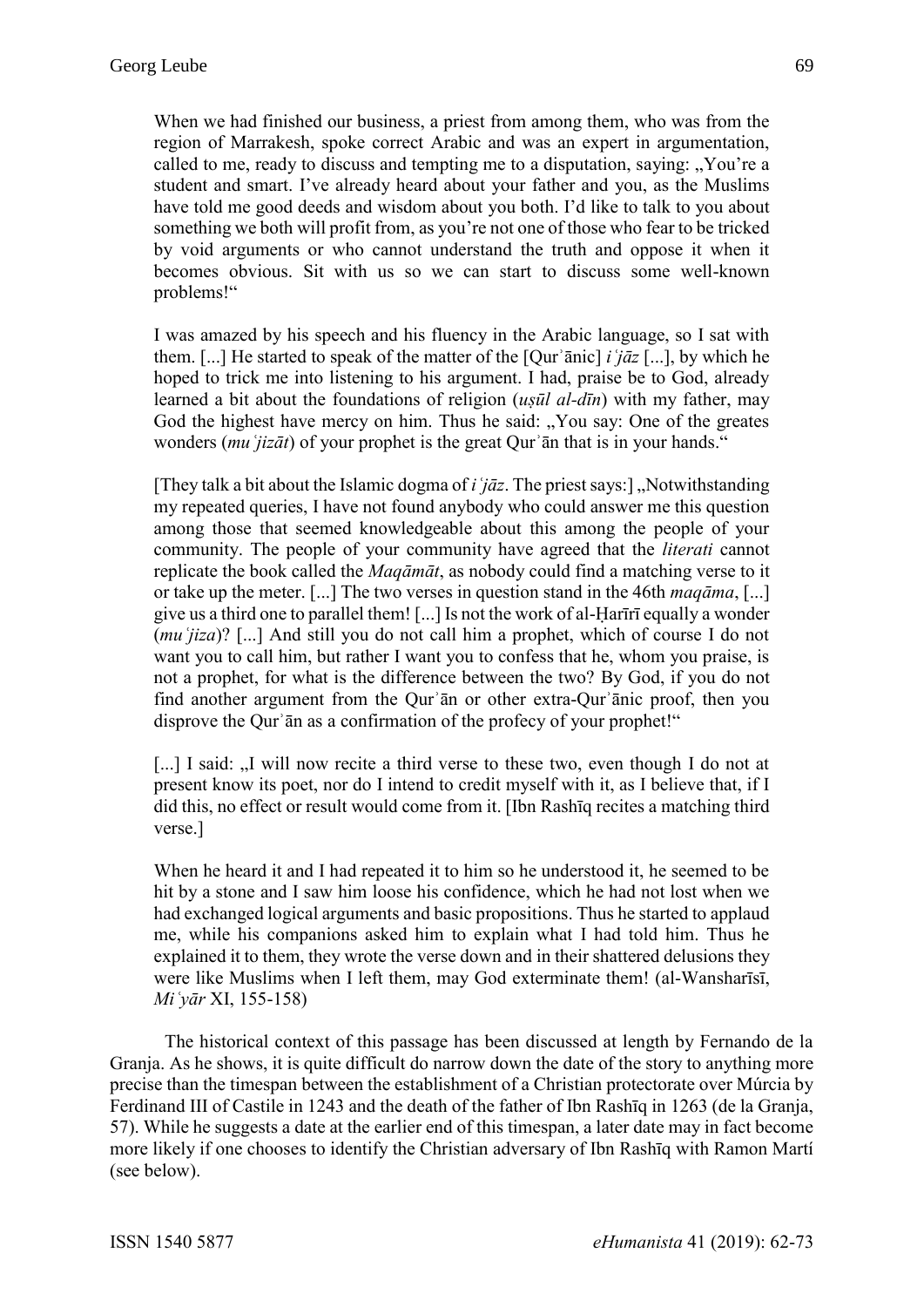Regardless of the exact date of this anecdote from Ibn Rashīq's youth, the virtuoso intention of the Christian "priest from Marrakesh" is quite clear. In attacking the Muslim dogma of the *iʿjāz* or *inimitability of the Qurʾān*, which continues to be seen as one of the main proofs of the divine origin of this text by contemporary Muslims, the Christian refers to the intricate verses of al-Ḥarīrī's 46th *maqāma* to show that human beings are indeed very capable of producing bound speech that is so complicated as to make its imitation impossible. Accordingly, the inimitability of the Qurʾān would be disproved as evidence of the divine origin of the Qurʾān.

As de la Granja notes, this argument appears to be closely connected with a curious passage of Arabic bound speech in Qurʾānic *sajʿ* or *rhymed prose* that is contained on some blank pages in the Arabic-Romance dictionary known as the *Vocabulista in Arabico* (de la Granja, 60-62). As argued by Leube, the argument of this curious form of Arabic text appears to lie in its form, which stilistically closely imitates the Qurʾān, rather than in the quite garbled content of the text (Leube, 166). This should be understood as an attempt to disprove the Muslim dogma of *iʿjāz* "from the other side", namely by imitating it in a piece of Arabic rhymed prose or *sajʿ* that was not only written by a non-Muslim but into which this non-Muslim even inscribed the name of Ramon Martí in Arabic characters without breaking the meter of the Arabic rhymed prose. While de la Granja notes that rash claims of Ramon Martí's presence in Múrcia during the time of the polemical exchange translated above do not rest on any documentary evidence (de la Granja, 60-61), he is very much inclined to admit that both challenges to the *iʿjāz* are linked (de la Granja, 61-62).

While I am not aware of any further evidence than that which de la Granja discusses, a minor difficulty of chronology arises if we do wish to date the polemical exchange to the beginning of the timespan between 1243 and 1263, as it is not clear whether Ramon Martí was already fluent in Arabic and Arabic-Islamic learning before his stay at the Dominican chapter in Tunis, where he was sent in 1250 together with a number of other students to study Arabic (Berthier, 272, see also Bobichon, 407-408). Accordingly, identification of the Christian "priest from Marrakesh" with Ramon Martí may necessitate a later date than de la Granja is suggesting for the setting of the story.

In this context, the narrative function of the anecdote recounted in the form of a reminiscence to youth is to show that even if the non-Muslim side of the exchange possessed an overwhelming amount of political power and philological expertise, this Christian power is still overcome by the truth of the ultimately divine foundation of Islam. This stark contrast between power and truth is further enforced by the youthful age of Ibn Rashīq during the time of the polemic and his portrayal as single-handedly defeating a group of adult Christian monks and priests.

This contrast between Christian power and Islamic truth is expanded upon by Ibn Rashīq's hesitation to either name an author of the astonishing third verse or attribute the verse to himself. In this way, he downplays the eloquence and erudition of the "priest from Marrakesh" by hinting that any Muslim could have come up with a solution to the riddle when facing a similar situation, notwithstanding the Christian's statement that he had been unable to find any Muslim who could imitate the two verses of al-Ḥarīrī with a matching third. This topic is further explored by de la Granja, who traces attempts to supply a matching third to the verses in question in the Arabic-Islamic discourse of *adāb* or *rhetorical and literary learning* (de la Granja, 64-66). Simultaneously, Ibn Rashīq's humbleness and young age may also hint at the ultimately divine origin of this inspired solution to a riddle designed by the Christian to lure Muslims from their faith. In this way, the wondrous character or *iʿjāz* of the Qurʾān is reflected in the stance of the Christian group, seeming to be "hit by a stone" and resembling Muslims in their tame eagerness to write down the verse and confess that their hopes had indeed been shattered.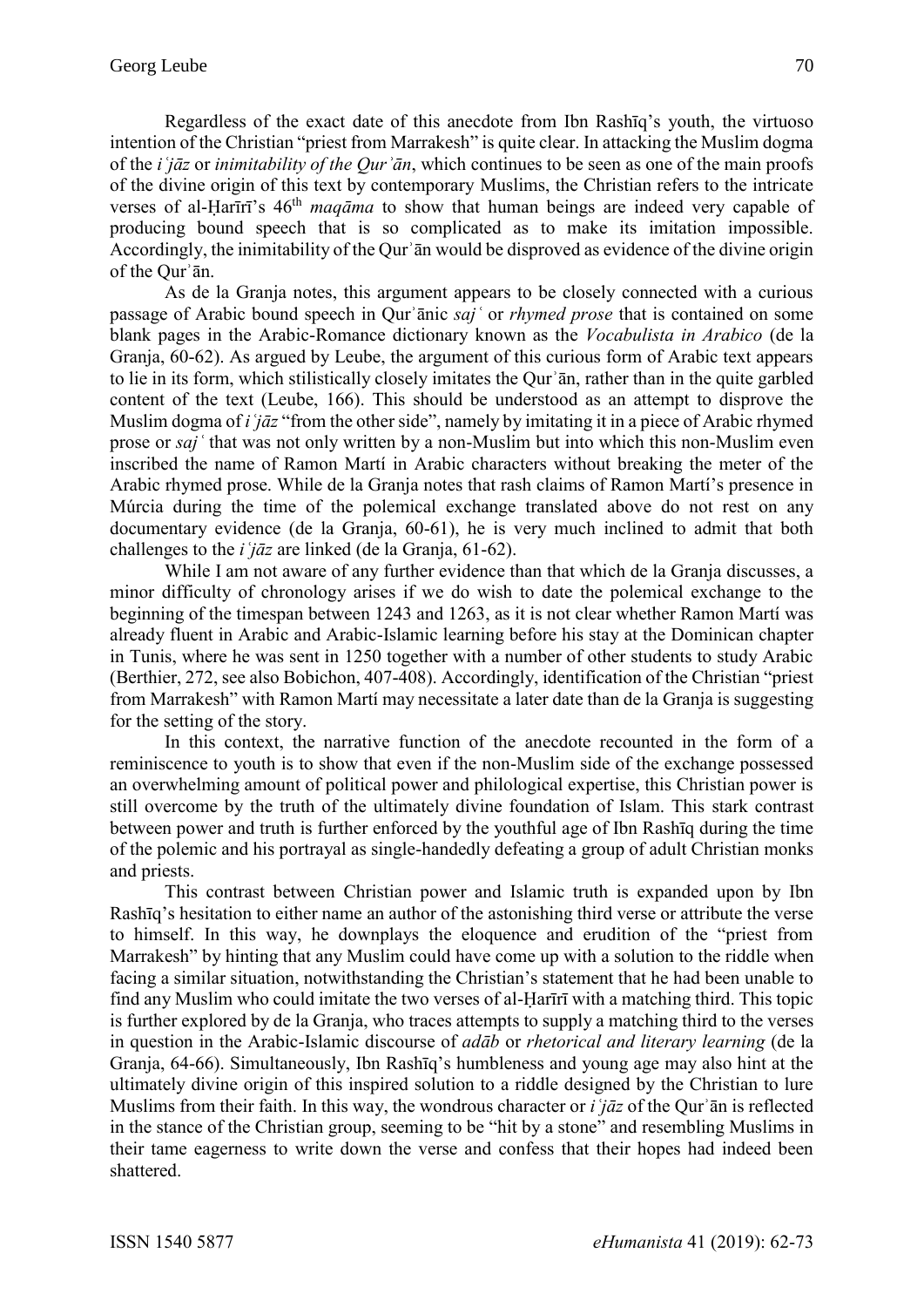This ultimate futility of efforts to imitate the Qurʾān is a common trope in the Arabic-Islamic discourses of *adāb*. As van Ess notes, regardless of the precise understanding of the dogma of the Qurʾānic *iʿjāz* referring to people of all ages or exclusively to the contemporaries of Muḥammad, what is probably one of the most famous attempts to imitate the Qurʾānic style ended with the author who had embarked on this experiment, namely the famous scholar Ibn al-Muqaffaʿ, tearing his draft to pieces in desperation (van Ess, 160-161). At the same time, van Ess notes that boastful claims to the effect of having imitated the Qurʾān did become somewhat of a standard phrase in Arabic poetry (van Ess, 163). Accordingly, Ibn Rashīq in a way locates himself as a Muslim scholar in the discourse of Arabic erudition and eloquence of *adāb*, which contained a certain amount of modestly advanced knowledge and mastery of poetry, while declining to advance further boastful claims of "being a poet". Accordingly, Ibn Rashīq narrates the whole episode as a curious attempt to turn around the "game" well known in the discurses of *adāb* of trying to imitate the Qurʾān, which is voiced by the Christian's challenge to either imitate the two verses of al-Ḥarīrī or admit to the possibility of an *iʿjāz* of human poetry. As this challenge is promptly met with the matching third verse presented by Ibn Rashīq, the whole anecdote is not turned into a major polemical attack on Christianity but presented as more of an amusing instance of how Christian evil had been thwarted by a talented boy.

Returning to the setting of the story, the place of encounter is clearly framed as dominated by Christian political power. Not only is the Christian adversary of the Muslim in whose aid Ibn Rashīq is sent out attempting to draw unfair advantages from his religious affiliation, but the town of Múrcia is depicted as politically dominated by the Christians just as the "priest of Marrakesh" is confident that he can argumentatively dominate the young Ibn Rashīq notwithstanding his talents as a student and his well-known family. The origin of this Christian appropriation of Arabic-Islamic scholarly discourses is connected to the political interests of the Christian powers by Ibn Rashīq's statement that the priests and monks were paid by the Christian rulers to lure Muslims from their beliefs. The effectivity of this challenge is reflected in the erudition of the Christian in the Arabic-Islamic discourses of *adāb*, in the flawless and elegant Arabic he speaks throughout their disputation, and also in his regional affiliation to the Moroccan town of Marrakesh. As it appears most unlikely that there existed an Arabic-speaking Christian community in Marrakesh during the  $13<sup>th</sup>$  Century, this affiliation frames the Christian adversary of Ibn Rashīq as a convert to Christianity. This may have signalled to the Muslim audience of the story the ethical message that even the material gains which conversion might entail could not offset the humiliation that waited for renegades when they attempted to challenge Muslims true to their faith. At the same time, in light of the great difficulty of identifiying this "priest of Marrakesh" with any of the remarkably welldocumented Christian scholars active in the study and debate with the Muslims of the Iberian Peninsula during the  $13<sup>th</sup>$  Century, it may even be worth considering whether this affiliation to an Islamic town represents a deliberate exaggeration of Ibn Rashīq introduced to further demonstrate the philological erudition of his adversary and thereby underline the magnitude of his own victory. In both cases, the narrative of Ibn Rashīq confronts this sphere of ultimately politically founded Christian threats to the Muslims by delineating a sphere of divinely supported Islamic beliefs that overcomes the Christian challenge.

This superiority of the Islamic or "true" eloquence and Arabic-Islamic learning is further underlined by the consistent ascription of agency to the Christian in opening and guiding the debate. The "priest from Marrakesh" not only calls out to Ibn Rashīq, invites him to sit and lures him in by praising the wisdom and reputation of Ibn Rashīq and his father, he is also presented as guiding the debate along lines carefully prepared in advance to lead his Muslim opponent towards the supposably unsurmountable challenge of finding a matching third verse. This dominating agency of the Christian side of the debate in turn highlights the divine support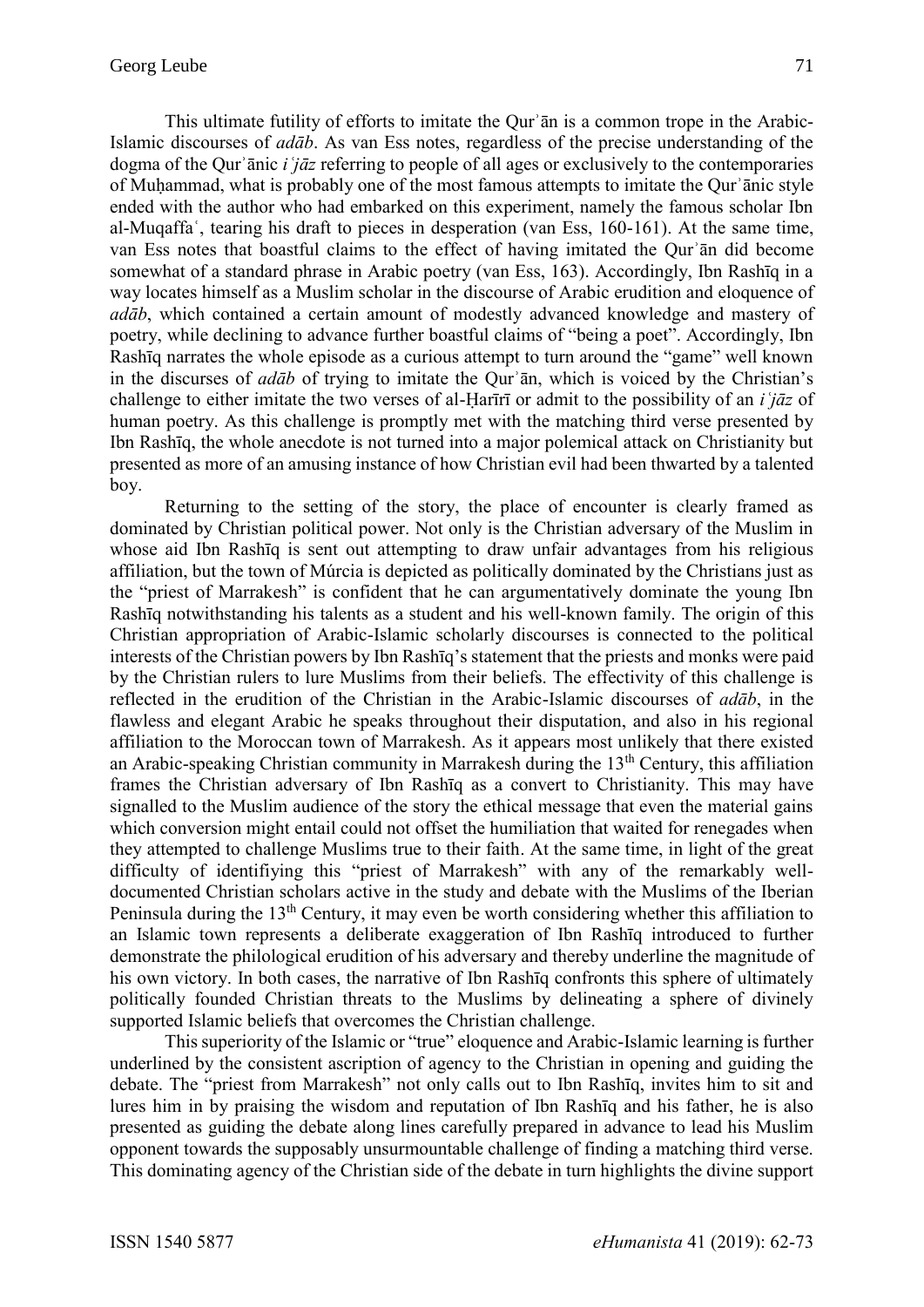of Islam, be it through the personal talents of this gifted student of through direct support in coming up with a solution to the riddle.

At the same time, the afterlife of these polemical arguments is somewhat counterintuitive in light of the political dominance of the Christians over the setting of the encounter. In the sectarian milieu of Muslim-Christian rivalries over the discourses of Arabic erudition, neither Ibn Rashīq's solution to the riddle, nor the additional Qurʾānic *sūra* mentioning Ramon Martí appear to have convinced anybody from their respective out-groups to change their faith. In contrast, the Qurʾānic *sūra* merely survived by chance in an Arabic-Romance dictionary while Ibn Rashīq's splendid solution to the elaborate riddle designed to lure him from his faith ultimately amounts to nothing but an entertaining story told to an audience of convinced, who doubtlessly enjoyed hearing about this failure of Christian political and intellectual power.

Outlook: Political dominance over the "place of encounter"

The two stories presented in this contribution narrate polemical victories of Islam that doubtlessly were intended to encourage Muslims to strive for similarly inspired "victories" over members of non-Muslim out-groups in the sectarian milieus of the medieval Greater Mediterranean. In this context, the dominance over the "places of encounter" exerted by the Christian out-group adversaries of Islam in both stories ultimately highlights the divine support for Islam as the "true" religion and ethically may have motivated Muslims to remain steadfast in their religious beliefs and practices even when facing great political challenges.

At the same time, both stories implicitly build on the ubiquity of the legacies of pre-medieval civilisations in the form of statues and polemical riddles. Somewhat paradoxically, it is precisely the effectivity of such sectarian challenges directed at members of the respective outgroups that attest to the astonishing permeability and mutual comprehensibility of the worldviews of the various religious and linguistic communities living in al-Andalus. Dr. Georg Leube, Bayreuth University.